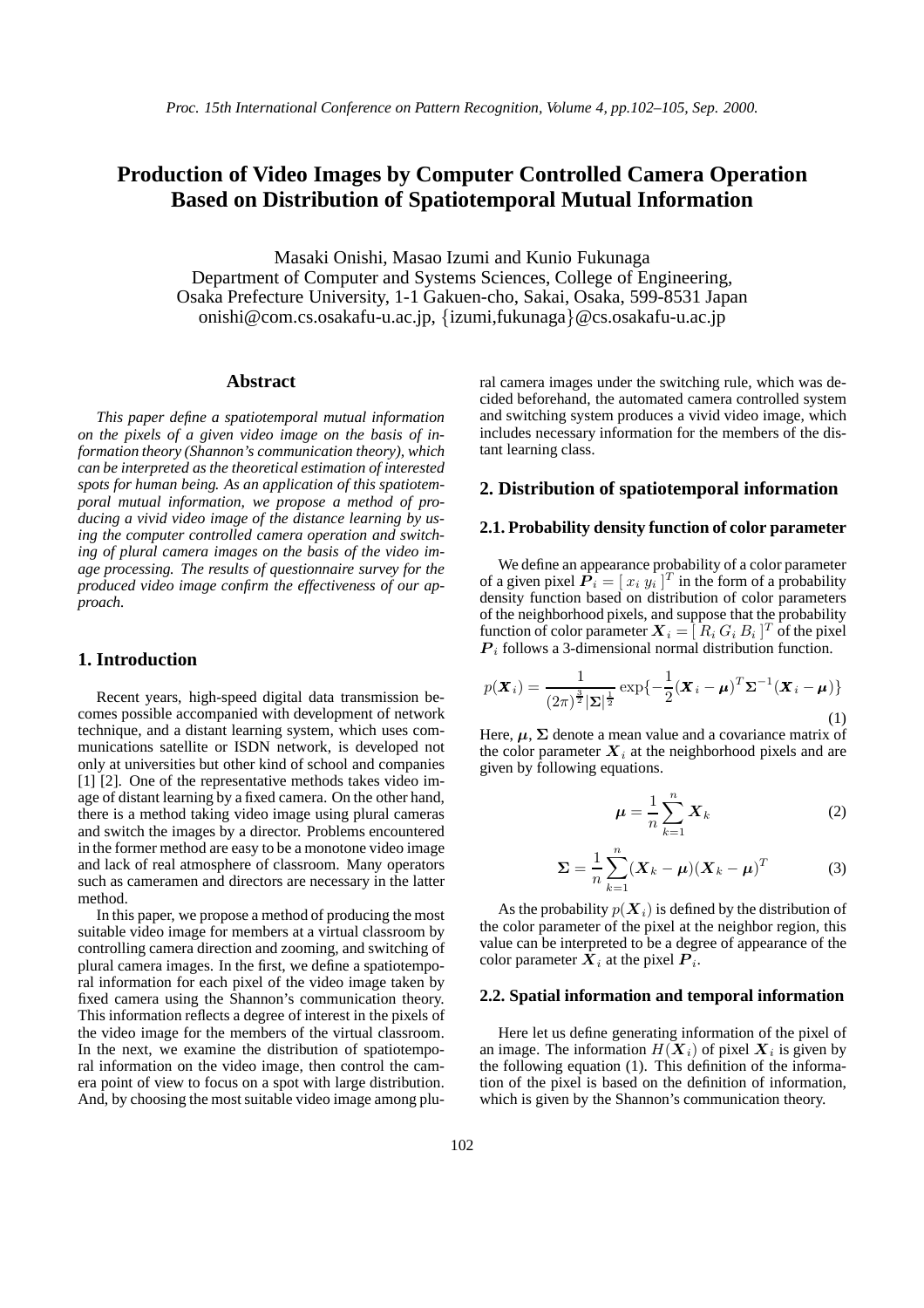

**Figure 1. Neighboring and consecutive region.**

$$
H(\boldsymbol{X}_i) = -\log_2 p(\boldsymbol{X}_i)
$$
 (4)

This information  $H(X_i)$  is getting large as the value of  $p(X_i)$  decreases. We can examine the distribution of the generating information of an image by calculating the information of each pixel of the image.

In this paper, we discuss two kind of information, one is originated in a spatial variation of the color parameter of the pixels of an image and the other is temporal variation of the color parameter at a fixed pixel. The spatial information is given by the variation of color parameters on an image at the time  $t$ , and is getting large in general in the case when the pattern of an image becomes complicated. On the other hand, the temporal information is defined by the variation of the color parameters along the time axis at the fixed pixel *Xi*.

To show the relationship of the spatial and temporal information, let us examine Figure 1. The figure shows  $m \times n$ pixels along the spatial direction on one frame image and l pixels along the temporal direction, namely last l frame images. Taking the  $m \times n$  neighbor pixels on a frame image into account, the information  $H_s(\bar{X}_i)$  represents the spatial information. In the case when the  $l$  pixels along the time axis at  $X_i$ , the temporal information is given by  $H_t(X_i)$ . Figure 2 (a) shows an input gray image at time  $t$ , (b) shows the distribution of spatial information and (c) gives the temporal information respectively.

#### **2.3. Mutual information between spatial and temporal information**

It is necessary that the video image of the lecture include the spot, which is focused by members at the virtual classroom as much as possible when taking a video image. The necessary spot of the scene for the persons at the virtual classroom is a region composed by pixels with both spatial and temporal information, such as the region of a lecturing person (lecturer) with a motion or letters just written by the lecturer.

On the other hand, the degree of interest in a region of the letters written on the blackboard at a long time ago has been reduced even if the spatial information is still large. There is also no interest in the erased region on the blackboard



(a) Input video image.



(b) Distribution of spatial information.



(e) Distribution of mutual information.

#### **Figure 2. Distribution of mutual information.**

even if enough temporal information is large. By applying a way of thinking of mutual information between spatial and temporal information, we define mutual information  $I(X_i)$ of the region to which the members at virtual classroom pay attention by the following equation.

$$
I(\boldsymbol{X}_{i}) = \log_{2} \frac{p_{st}(\boldsymbol{X}_{i})}{p_{s}(\boldsymbol{X}_{i}) \cdot p_{t}(\boldsymbol{X}_{i})}
$$
  
=  $H_{s}(\boldsymbol{X}_{i}) + H_{t}(\boldsymbol{X}_{i}) - H_{st}(\boldsymbol{X}_{i})$  (5)

Here,  $H_{st}(\boldsymbol{X}_i)$  denotes the spatiotemporal information of the pixel  $X_i$  on the domain of the neighbor  $l \times m \times n$  pixels where  $m \times n$  pixels to the spatial direction and l frame images to the time direction as shown in Figure 1. Figure 2 (d) shows a distribution of the spatiotemporal information for the input image shown in (a), and (e) shows the mutual information.

# **3. Computer controlled operation based on the distribution of mutual information**

As a natural consequence, the person at the virtual classroom concentrates the region with large information. A video image including necessary information for the person present produces so as to control the camera to focus the region with the distribution of large degree of information which is calculated for the video image taken by the fixed monitor camera.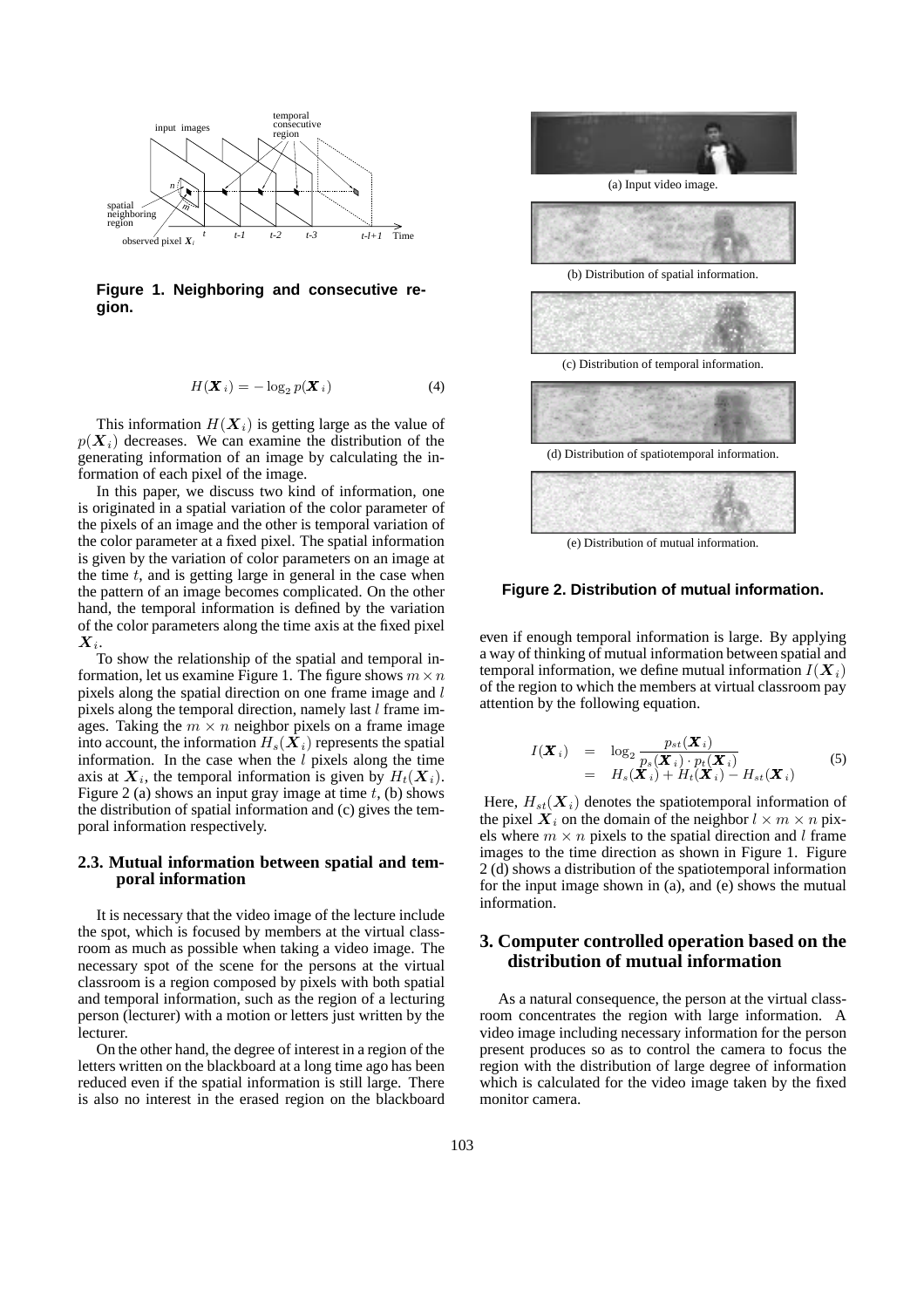

**Figure 3. Distribution of mutual information and its histogram.**

In the first, we examine the histogram of the binary mutual information to the direction of horizontal axis as shown in Figure 3 (b). The camera controller sets the line of camera sight to be  $(x_{right} + x_{left})/2$  and the zooming range (angleview) to be in proportion to  $(x_{right} - x_{left})^{-1}$  so as to be able to catch the interested region for the person present the virtual classroom.

# **4. Switching of plural video images**

Section 3 discusses how to control one camera to take a spot with the necessary information at the video image for the person at the virtual classroom. Suppose that we take a video image by only one camera, there sometimes occurs occlusions of the written letters on the blackboard covered by the lecturer. As this kind of problem could not be solved by one camera, it is necessary to consider switching of the plural camera images so as to obtain the most effective video image. There are several kinds of standards for choosing the best camera angle image. The representative conditions are as follows.

- 1. The letters written on the blackboard can be always seen without occlusion.
- 2. The camera line of sight coincides the lecturer's eyes.

Considering the above conditions and experiences through the video image of real distance learning lecture, we prepare lists of switching conditions. In our experiment, the placement of the two shooting cameras and the fixed monitoring camera is shown in Figure 4.

Concrete control conditions are as follows.

1. In the case of zooming out, the blackboard in the video picture may have a distortion when the camera placed in the left hand side of the classroom takes the scene. In this case, the image is taken by the center camera (*CameraI* ).



**Figure 4. Camera layout in the classroom.**

2. In the case when the information is distributed at the right hand side of the blackboard, the image of the center camera (*CameraI* ) should be chosen. Conversely, the image of the left camera (*CameraII* ) should be chosen on the condition that the information is distributed at the left hand side of blackboard.

These two conditions intend to avoid the distortion of the image, especially the image of the blackboard.

The lecturer is standing at the left hand side of a block of the distribution of information in the case when the point  $(x_{right})$  does not move and the point  $(x_{left})$  moves to the left. Under this condition, the scene is taken by the *CameraI* to avoid the increase of the dead angle caused by the occlusion of the lecturer. Conversely, the scene is taken by the *CameraII* under the condition when the point  $x_{left}$  does not move and the point <sup>x</sup>*right* moves to the right. Table 1 shows these rules of camera switching. Under the other conditions except above, there is no necessary to switch the video image. Initial camera is set to be *CameraI*.

### **5. Experiments and Discussions**

## **5.1. Experiments**

Controlling the operations of pan, tilt and zooming of the two shooting cameras placed as shown in Figure 4 on the

#### **Table 1. Rules of camera switching.**

| Taking the video image by Cameral                                        |
|--------------------------------------------------------------------------|
| $(x_{right} - x_{left})^{-1}$ : sufficient small                         |
| $(x_{right} + x_{left})/2$ : around the right edge of the blackboard     |
| $x_{right}$ : no change $\cap x_{left}$ : move to left on a large scale  |
| Taking the video image by Camerall                                       |
| $(x_{right} + x_{left})/2$ : around the left edge of the blackboard      |
| $x_{left}$ : no change $\cap x_{right}$ : move to right on a large scale |